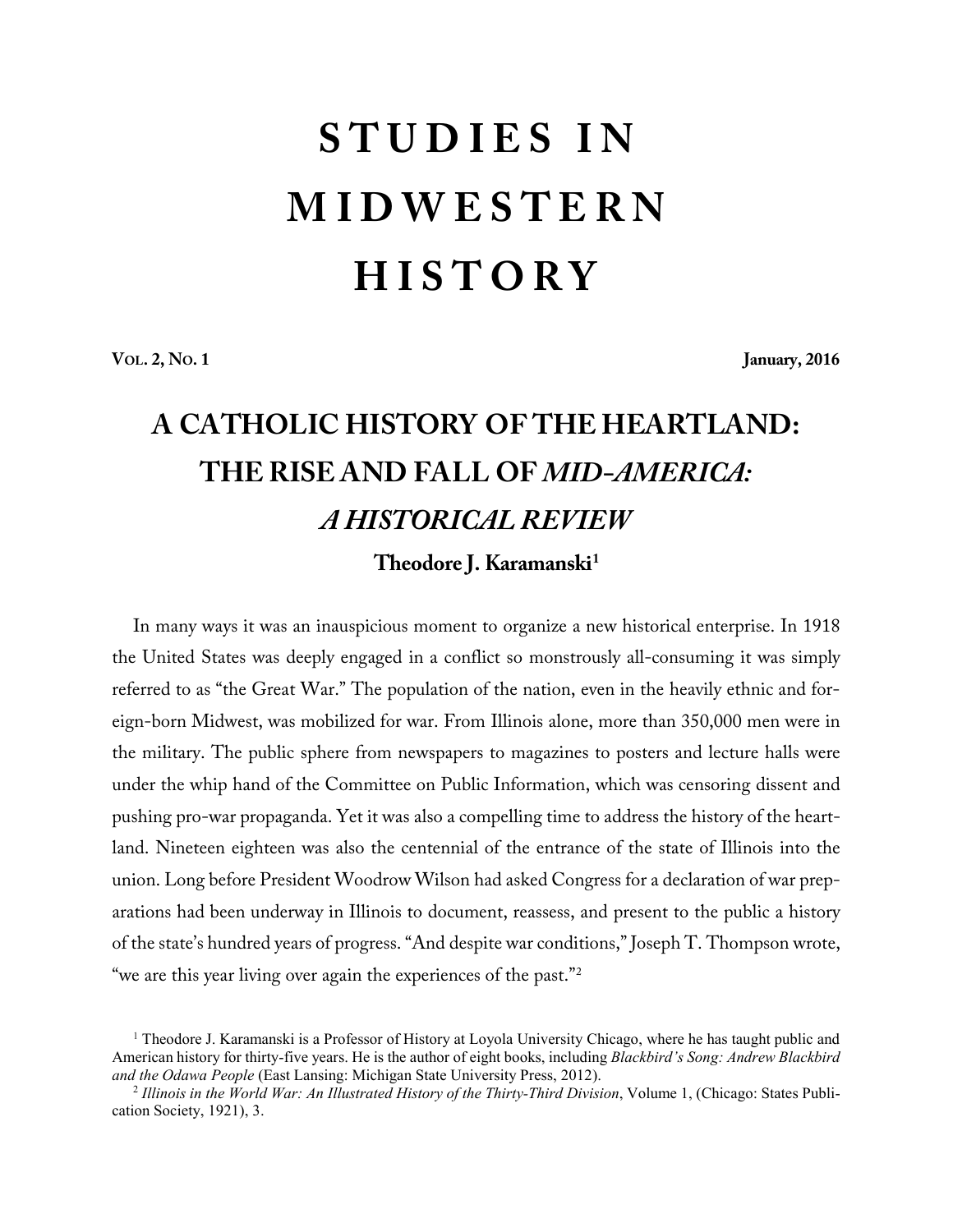Thompson was the inaugural editor of the *Illinois Catholic Historical Review.* This publication was one of a number of Catholic historical publications that emerged in the early twentieth century and which played a role in the development of outlets for a self-consciously Midwestern, yet also distinctly Catholic, approach to history. In time the *Illinois Catholic Historical Review* would evolve into *Mid-America: A Historical Review*, slowly losing both its Midwestern and Catholic orientation. This essay seeks to provide a brief overview of the rise and fall of *Mid-America* and outline its place within the arc of what Jon Lauck has called the school of "Prairie Historians."3

By the beginning of the twentieth century Catholic America was entering a newly confident and assertive phase of its long relationship with the mainstream of American society. Protestant cultural elites in the nation could still assert, as the Supreme Court did in 1892, that America "is a Christian nation," and in so saying exclude Catholicism as part of American Christianity. The convent burnings of the antebellum era had been left in the past, but prejudice against Catholics was still alive and indeed had been rekindled under the banner of the Ku Klux Klan, which revived in strength in the wake of the 1915 release of the landmark film *Birth of a Nation.* Catholic assertiveness was evident in both the laity's willingness to challenge mainstream cultural hegemony and their energy in creating a vibrant social, educational, and professional sphere for Catholics. By 1920 there were 6,651 Catholic primary schools in the nation and more than 130 Catholic colleges and universities. Catholic physicians, lawyers, and nurses all were organized into separate professional organizations. Catholic historians were part of this movement. In 1919 the American Catholic Historical Association was founded. While there was a certain defensiveness and insularity in these developments, there was also considerable self-confidence in the Church and among the laity. Historian William M. Halsey has documented the optimism prevalent in Catholic intellectual circles during the years 1920-1940, a distinct contrast to what was happening in the larger society, which he saw as living through "an era of disillusionment."<sup>4</sup>

Interest in Catholic history was sparked in 1883 by the decision of Pope Leo XIII to open the Vatican archives to scholars and an encyclical he issued on that occasion encouraging historical

<sup>3</sup> Jon K. Lauck, "The Prairie Historians and the Foundations of Midwestern History," *Annals of Iowa: A Quarterly Journal of History* vol. 71 (Spring 2012), 137-173.

<sup>4</sup> Church of the Holy Trinity v. United States, United States Supreme Court, No. 143, Argued and submitted January 7, 1892, Decided February 29, 1892, 143 U.S. 457; David P. Baker, "Schooling All the Masses: Reconsidering the Origins of American Schooling in the Postbellum Era," *Sociology of Education* vol. 72, no. 4 (1999), 197-215; Philip Gleason, *Contending With Modernity: Catholic Higher Education in the Twentieth Century* (New York: Oxford University Press, 1995), 168; William M, Halsey, *The Survival of American Innocence: Catholicism in an Era of Disillusionment, 1920-1940* (South Bend, Ind.: University of Notre Dame Press, 1980).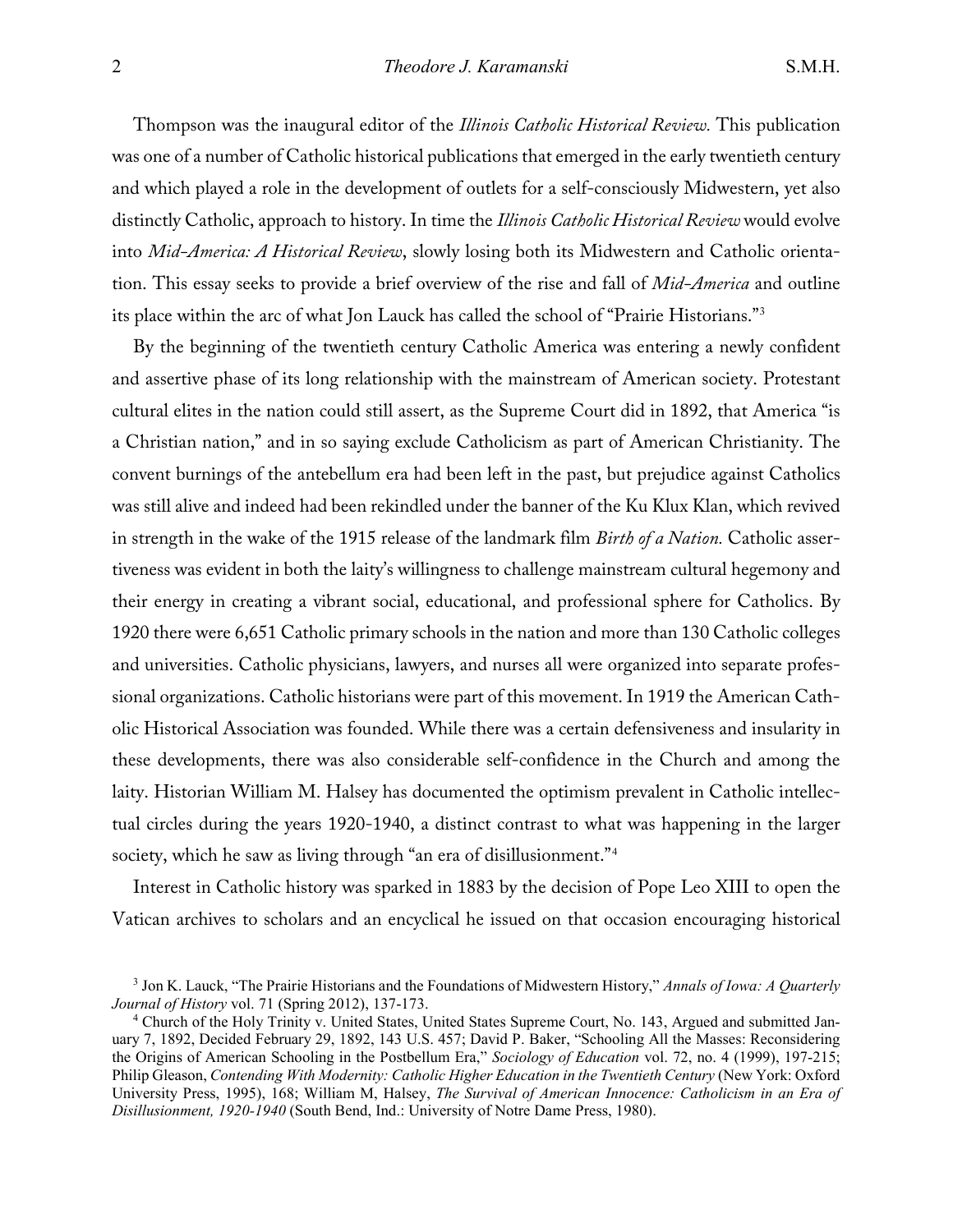studies. Short-lived Catholic history publications were born in Brooklyn and New England. More successful were the New York Catholic Historical Society and the American Catholic Historical Society based in Philadelphia. In 1884 a short-lived Ohio Valley Catholic Historical Society was born. The Ohio Valley society based in Pittsburgh published a journal for three years before encountering financial difficulties. Articles tended to focus on French activities in the colonial era and the early history of the Pittsburgh diocese. Two more societies with historical publications joined these in 1918, the Illinois Catholic Historical Association and the St. Louis Catholic Historical Association. The former was inspired by the Illinois Centennial and the seventy-fifth anniversary of the founding of the Catholic Archdiocese of Chicago. The St. Louis society was created as part of the celebration of the centennial of the diocese in that city.5

The St. Louis and Illinois societies launched the *St. Louis Catholic Historical Review* and the *Illinois Catholic Historical Review*, which embraced the broad sweep of Catholic history in the interior of North America. Charles L. Souvay, editor of the *St. Louis Catholic Historical Review*, staked out his scope of interest in the inaugural issue as stretching from Indiana to the Rocky Mountains and "from Canada to the Gulf—for all that territory was once in the same ecclesiastical subdivision with St. Louis." At the core of the St. Louis society's interest, however, was "the history of the Middle West." The same was true of the *Illinois Catholic Historical Review.* The editor justified the new publication by noting that save for Francis Parkman the "history of the Middle West and North West was for many years a lost chapter to the chroniclers of American history," and that the Catholic portion of that early history was the most neglected part. Related to this commitment to regional and religious history was a desire to ensure that historians of the Catholic faith took the lead in writing and publicizing this history. The founding of the Illinois Catholic Historical Society followed the creation of the Mississippi Valley Historical Association only a few years before.<sup>6</sup> It was a formative and fruitful time in the early twentieth-century emergence of the

<sup>5</sup> "The Story of a Failure: The Ohio Valley Catholic Historical Society," *The Catholic Historical Review* vol. 1, no. 4 (Jan., 1916), 435-438; Frederic Siedenburg, S.J., "Forward—A Catholic Historical Society," *Illinois Catholic Historical Review*, vol. 1, no. 1 (July, 1918), 5; Lawrence F. Flick, M.D., "Annual Address of the President," *Records of the American Catholic Historical Society of Philadelphia* vol. 5, no. 1 (January, 1894), 1-6.<br><sup>6</sup> On the formation of the Mississippi Valley Historical Association in Lincoln, Nebraska in 1907, see Jon K. Lauck,

*The Lost Region: Toward a Revival of Midwestern History* (University of Iowa Press, 2013), 31-32. The MVHA's journal the *Mississippi Valley Historical Review* was launched in 1914.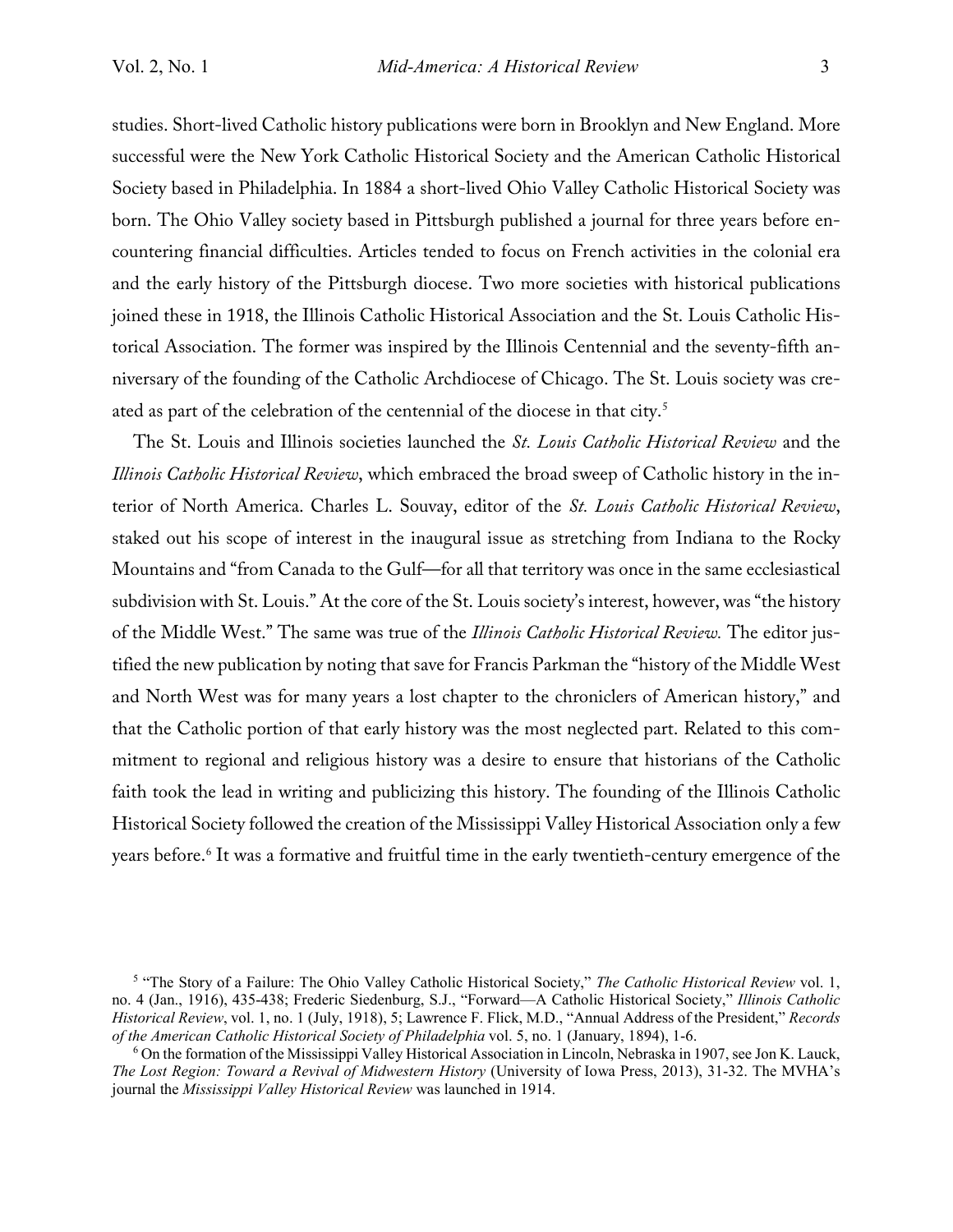"Prairie Historians," or the men and women committed to the reinterpretation of American history from the interior outward.<sup>7</sup>

The articles published by the *Illinois Catholic Historical Review* paid particular attention to the earliest period of European expansion into the Great Lakes and Mississippi Valley region. This fit the core mission of establishing that the Catholic Church was a foundational institution of European-American society in the region. The heavy immigration of eastern and southern European Catholics to heartland cities and their establishment of ethic parishes, with schools teaching the languages and traditions of the old country, conveyed the impression that the Church was a foreign institution. Catholic leaders such as George Cardinal Mundelein of Chicago were committed to blurring the ethic distinctions of his immigrant congregations and gradually forming them into a laity with a strong American-Catholic identity. The new historical society and journal fit that agenda. At the same time the editors of the *Review* sought to celebrate and publicize the role of Catholics in bringing Christian civilization to the region. For example, the first article in the first issue of the *Review* was "Early Catholicity in Chicago, 1673-1843." While hardly original research, the piece narrated the role of Catholic pioneers like Jacques Marquette, S.J. and Robert Cavalier Sieur de la LaSalle as constituting the "dawn of the city's history," countering the then popular belief that Anglo fur trader John Kinzie was "father of Chicago" or that the city's founding could be traced on back to 1803 when the federal government established Fort Dearborn. In a similar vein, another piece in that first issue celebrated "Illinois' First Citizen—Pierre Gibault," whom the author argued "America owes more to" than any individual residing in Illinois during the revolutionary period for "the acquisition of the territory northwest of the Ohio River." While these articles were replete with special denominational pleading the authors supplied long excerpts from primary documents. This was in keeping with the goal of the Illinois Catholic Historical Society to gather and make available to laity the documents left by Catholic pioneers in the heartland.<sup>8</sup>

The President of the Illinois Catholic Historical Society and the longtime editor of the *Review* was a remarkably energetic Jesuit priest, Frederic Siedenburg. The son of German immigrants, Siedenburg joined the Jesuits after graduating from Xavier College at the age of twenty-one and

<sup>7</sup> *The St. Louis Catholic Historical Review* was published quarterly from 1918 to 1923. Rev. Charles L. Souvay, "Forward," *St. Louis Catholic Historical Review* vol. 1, no. 1 (October, 1918), 7; Siedenburg, "Forward," *Illinois Catholic Historical Review*, vol. 1, no. 1 (July, 1918), 5-6.

<sup>8</sup> Edward R. Kantowicz, *Corporation Sole: Cardinal Mundelein and Chicago Catholicism* (South Bend, Indiana: University of Notre Dame Press, 1983), 71-83; Gilbert Garraghan, S.J. "Early Catholicity in Chicago, 1673-1843," *Illinois Catholic Historical Review* vol. 1, no. 1 (July, 1918), 8-28. Joseph J. Thompson, "Illinois' First Citizen— Pierre Gibault," *Illinois Catholic Historical Review* vol. 1, no. 1 (July, 1918), 79-90.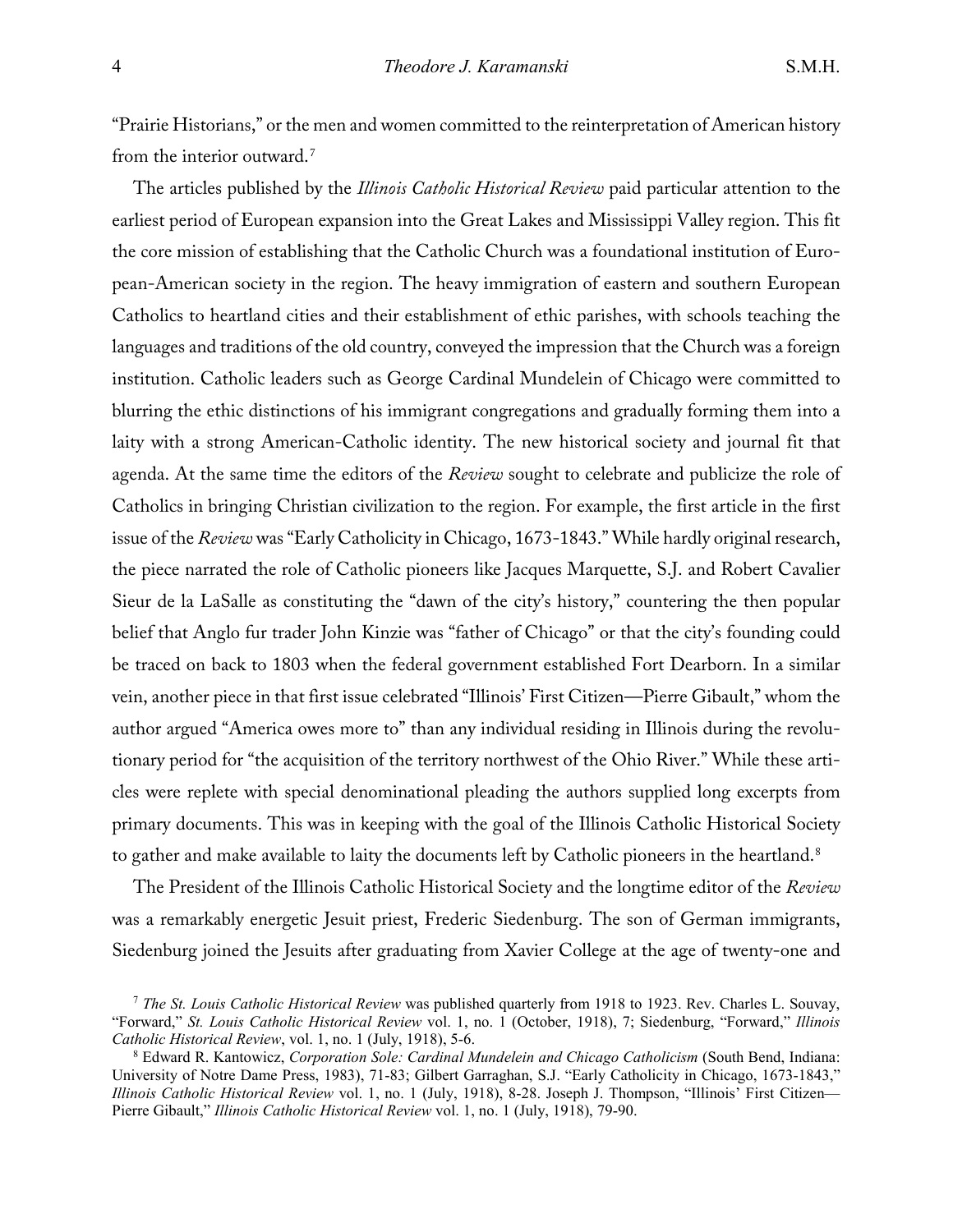was sent to the University of Berlin for advanced study. Trained as a sociologist, Siedenburg returned to the United States and eventually joined Loyola University Chicago, where he established the first Catholic School of Social Work in 1914. He was an early and sometimes lonely proponent of gendered co-education at Catholic schools, part-time college programs, and adult education. The latter reflected his deep engagement with the city's working class as well as its intellectuals, who ranged from labor leaders and rabbis to agnostics such as Clarence Darrow. In 1917 this prominence led him to be appointed a member of the Illinois Centennial Commission. He served as editor of the *Illinois Catholic Historical Review* from shortly after its founding—which was largely the result of his energy—until 1932, when his liberalism on a host of issues clashed with Cardinal Mundelein and Siedenburg was unceremoniously transferred to the University of Detroit. Siedenburg's departure as editor coincided with financial difficulties faced by the historical society triggered in large part by the Great Depression.<sup>9</sup>

Another important change at the Illinois Catholic Historical Society was a new name for their journal, which became the more inclusive *Mid-America: A Historical Review*. The title change was made by Siedenburg in 1929 to better reflect the range of articles being published by the journal. In his final act as editor Siedenburg explained the name change. He and writers contributing to the journal "were hampered by the limitations imposed by the name 'Illinois' in the title of our *Review* and a more comprehensive name was desired." While Illinois topics still dominated, more and more articles appeared related to Missouri, Indiana, Wisconsin, Michigan, and occasionally as far afield as Kansas. The emphasis remained, however, on the early period of the region's history, especially the French Regime. While the historical society seems to have been losing steam and it increasingly leaned on Loyola University for funding, it did briefly rally in 1933. In that year Chicago hosted the Century of Progress World's Fair to celebrate the centennial of the city's incorporation. The Illinois Catholic Historical Society sponsored a reproduction of the cabin occupied by Father Jacques Marquette at Chicago during the winter of 1674. While the fair honored the 1833 beginnings of municipal government as the birth of Chicago, there was a fierce rivalry among various contending groups to claim priority as city founders. In 1928 the Chicago Urban League successfully petitioned the fair managers to include a memorial of Jean Baptiste Point Du Sable, the African-French fur trader who operated a trading post at Chicago for twenty years in the late

<sup>9</sup> Edward Gumz, "Frederic Siedenburg, S.J.: The Journey of a Social Activist," paper presented at the North American Association of Christians in Social Work, October, 2011, Pittsburgh, PA, 1-11.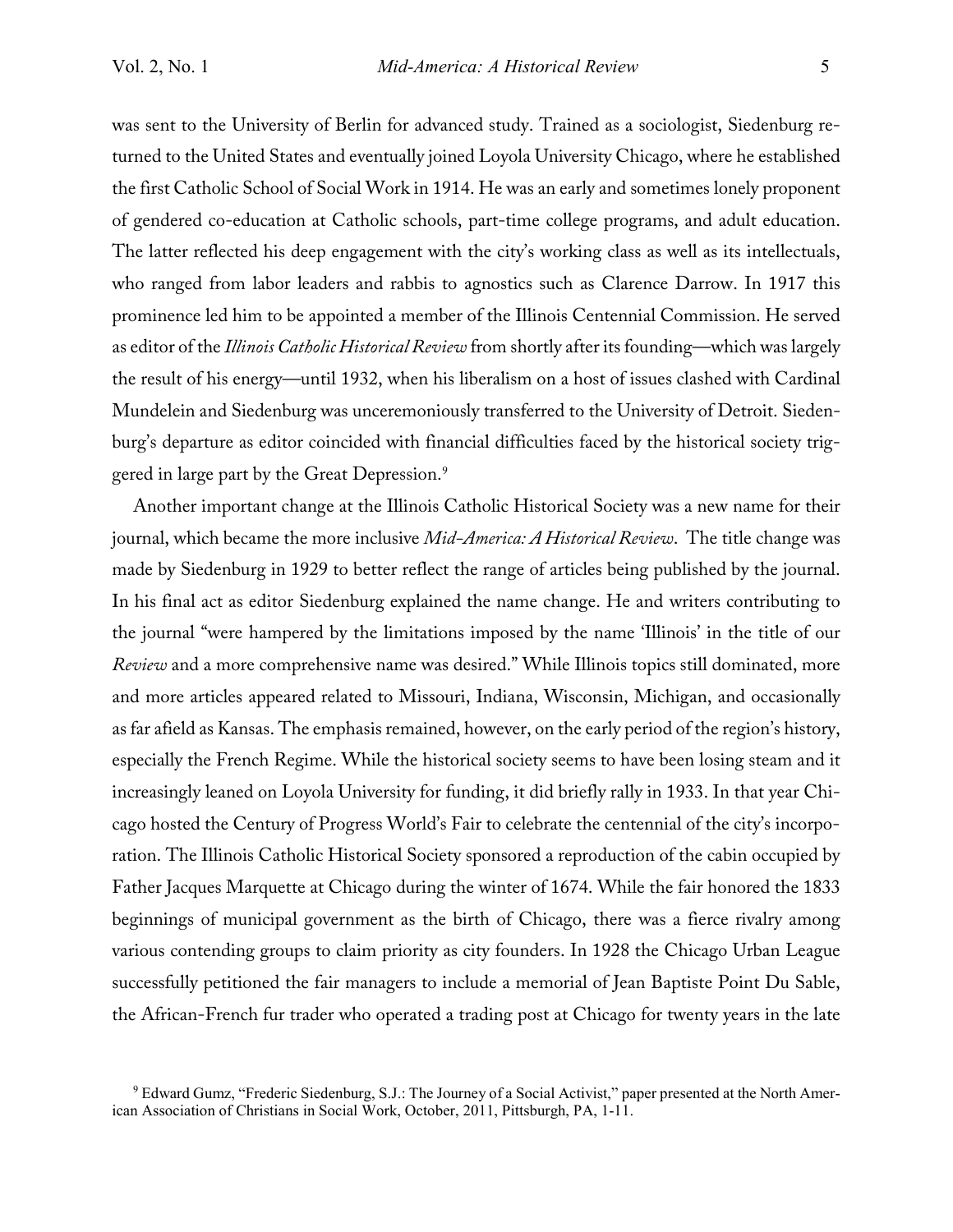eighteenth and early nineteenth centuries. The City Council then voted to fund a reconstruction of Du Sable's cabin to be erected on the fair grounds. This in turn aroused the Illinois Catholic Historical Society whose journal had so long focused on establishing the priority of the Catholic Church in the settling of the region. The society raised funds to build the "Marquette Cabin," even though historical records left no indication of its size or style. In their exhibits in the cabin they made the point that Du Sable, the "Catholic mulatto," is "rightly considered the first permanent settler of modern Chicago," although Chicago launched its recorded career in "the winter of 1674-75." After the fair the Illinois Catholic Historical Society was a spent force. The man who had been the energy behind its creation and operation had been removed to Detroit and *Mid-America* was "failing financially."10

While the society died, the journal lived on under the sponsorship of the Institute of Jesuit History. For several years Jesuit historians at Loyola University had been planning an institute that would gather, publish, and synthesize the records of the Society of Jesus in the western hemisphere. They were somewhat anticipated in this endeavor by Herbert Eugene Bolton of the University of California, Berkeley, who was just completing his history *The Black Robes of New Spain* (1935). A native of Wisconsin and a student of Frederick Jackson Turner, Bolton pioneered the study of the Spanish American Borderlands. During his research he had come across many records related to Spanish Jesuits and he conceived of organizing and publishing these through an Institute of Jesuit History of the Pacific Coast.

At the same time the new president of Loyola University was the historian Samuel Knox Wilson, S.J., who envisioned an institute devoted to the "work of the Jesuits in the Mississippi Valley." While Wilson had charge of a university budget to launch his center, Bolton was counting on "money begged by him and his friends." A move from competition to collaboration was facilitated when Jerome V. Jacobson, S.J. joined the Loyola history faculty. Jacobson completed his Ph.D. in borderland history under Bolton's direction in 1934. Knox appointed him as director of the Loyola

<sup>10</sup> Frederic Siedenburg, S.J., "Mid-America—Our New Name," *Mid-America: An Historical Review* vol. 1, no. 1 (July, 1929), 3; Context and Index, *Illinois Catholic Historical Review* vol. 11, (1928), 2; August Meier and Elliott M. Rudwick , "Negro Protest at the Chicago World's Fair, 1933-1934," *Journal of the Illinois State Historical Society* vol. 59 (1966), 161-71; Gilbert J, Garraghan, S.J. "The Marquette Cabin at the Century of Progress Fair," *Mid-America: A Historical Review* vol. 16, no. 1 (July, 1933), 30-32; Samuel Knox Wilson, S.J. to Jean Delanglez, S.J. 16 April 1934, Samuel Knox Wilson Papers, Loyola University Chicago Archives, Box 16, file 4.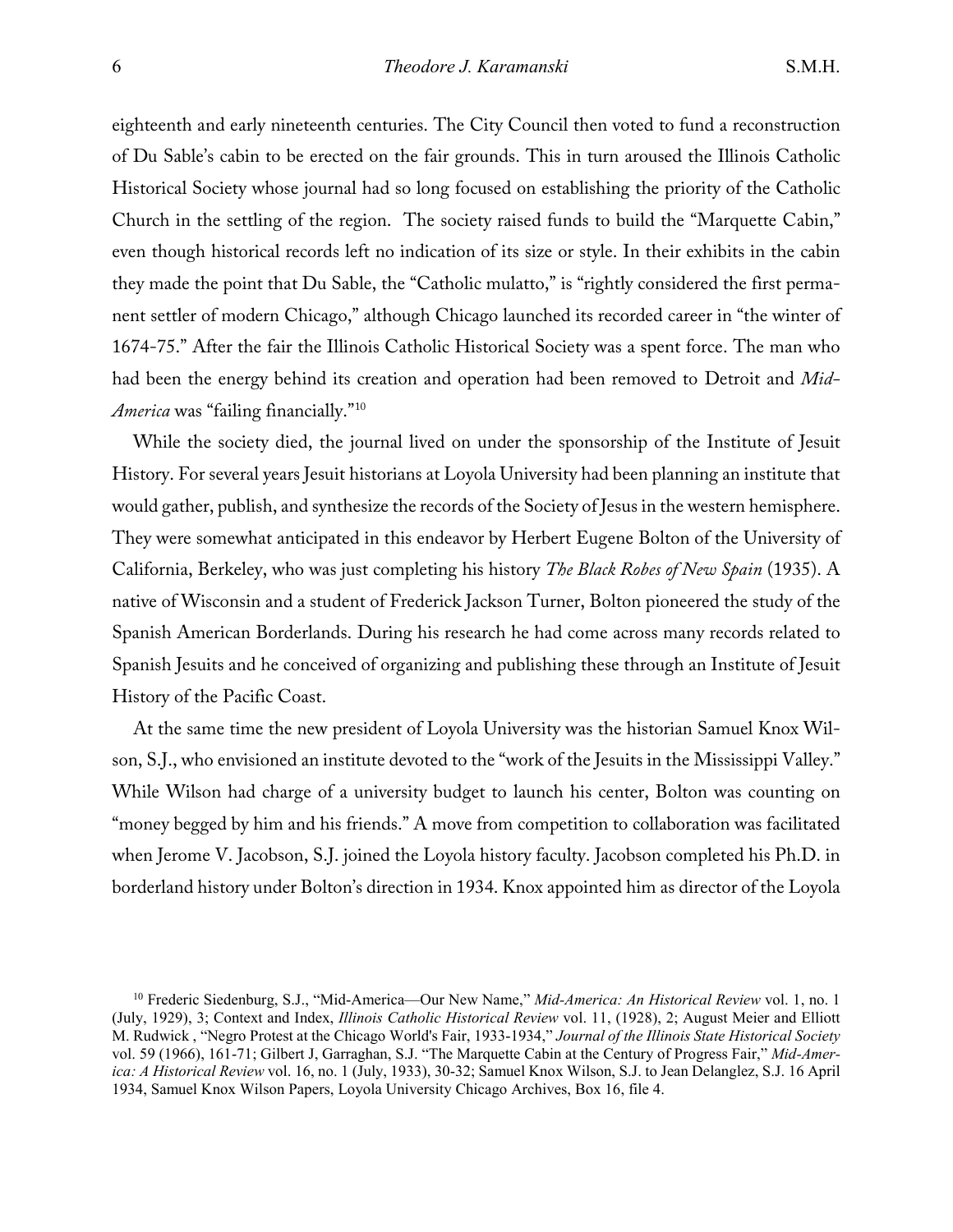Institute of Jesuit History and when the Institute held an inaugural dedication, Herbert Bolton delivered the keynote address.<sup>11</sup>

Jacobson was not particularly keen to take on *Mid-America* as the journal of the new Jesuit institute. In keeping with his training in Latin American history and Bolton's thesis regarding the common history of the Americas, he insisted that the Institute expand its outlook to Spanish as well as Franco and Anglo America. Jacobson proposed several possible changes in the title of the journal, including *Jesuit Institute of History Review*, *Jesuit Americana*, and *Black Robe Americana*. Father Wilson, however, was unconvinced. "*Mid-America* may still have application," he wrote, "since the field of our study and research, lying between Canada and Mexico, may be signified by the old name of the publication." For Wilson, sponsoring research in other countries was at best "far in the future." Jacobson in the end came to see the advantage of keeping the name Jesuit out of the journal's title. "I conceive *Mid-America* as an outlet for historical talents of our various Midwest Catholic students," he wrote, "whose interests are at times other than the Jesuit deeds."12

While Jacobson deferred to his boss over the title of the journal he remained at heart a borderland historian. During the early years of his long tenure as editor Jacobson published many articles related to Spanish America including "The Expulsion of the Jesuits from New Spain, 1767," "Jesuit Travel to New Spain," and the "Virgin of the Reconquest of New Mexico." The influence of Herbert Bolton was noticeable in the regular essays submitted by the Jesuits Peter M. Dunne and W. Eugene Shiels, both of whom were, like Jacobson, Bolton students. In the second issue of *Mid-America* published after the founding of the Institute, Bolton himself contributed an essay on the importance of Jesuit history. Yet the American heartland remained a focus of the publication with articles ranging from "The Cartography of the Mississippi," to "An Appraisal of Shelburne's Western Policy," to a biography of the *Metis* Jesuit James Bouchard. Throughout the 1930s and into the 1940s most articles were written by Jesuits, with a smattering of contributions by women of religious orders serving on the faculties of Catholic women's colleges. A remarkable contribution came from the pen of Sister M. Inez Hilger, O.S.B. In 1943 *Mid-America* published her pioneering oral history of Ashahwaince, an Ojibwe elder whose experience reached back to the 1840s. An

<sup>&</sup>lt;sup>11</sup> Herbert Bolton did eventually have his own informal Jesuit research center largely through the work of young Jesuit trained historians who were recommended to him by Jesuit provincials. For more on Bolton see, Albert Hurtado, *Herbert Eugene Bolton: Historian of American Borderlands* (Berkeley: University of California Press, 2012); Samuel Knox Wilson, S.J. to Eugene Shiels, S.J. 16 January 1934, Wilson Papers, Box 16, File 4; W. Eugene Shiels, S.J. "The Institute of Jesuit History," *Mid-America* vol. 18, no. 3 (July, 1936), 153-55.

<sup>&</sup>lt;sup>12</sup> Samuel Know Wilson, S.J. to Gilbert J. Garraghan, S.J. 8 August 1935, Wilson Papers, Box 16, File 4; Jerome V. Jacobson, S.J. to Wilson, 24 November 1936, Wilson Papers, Box 16, File 4.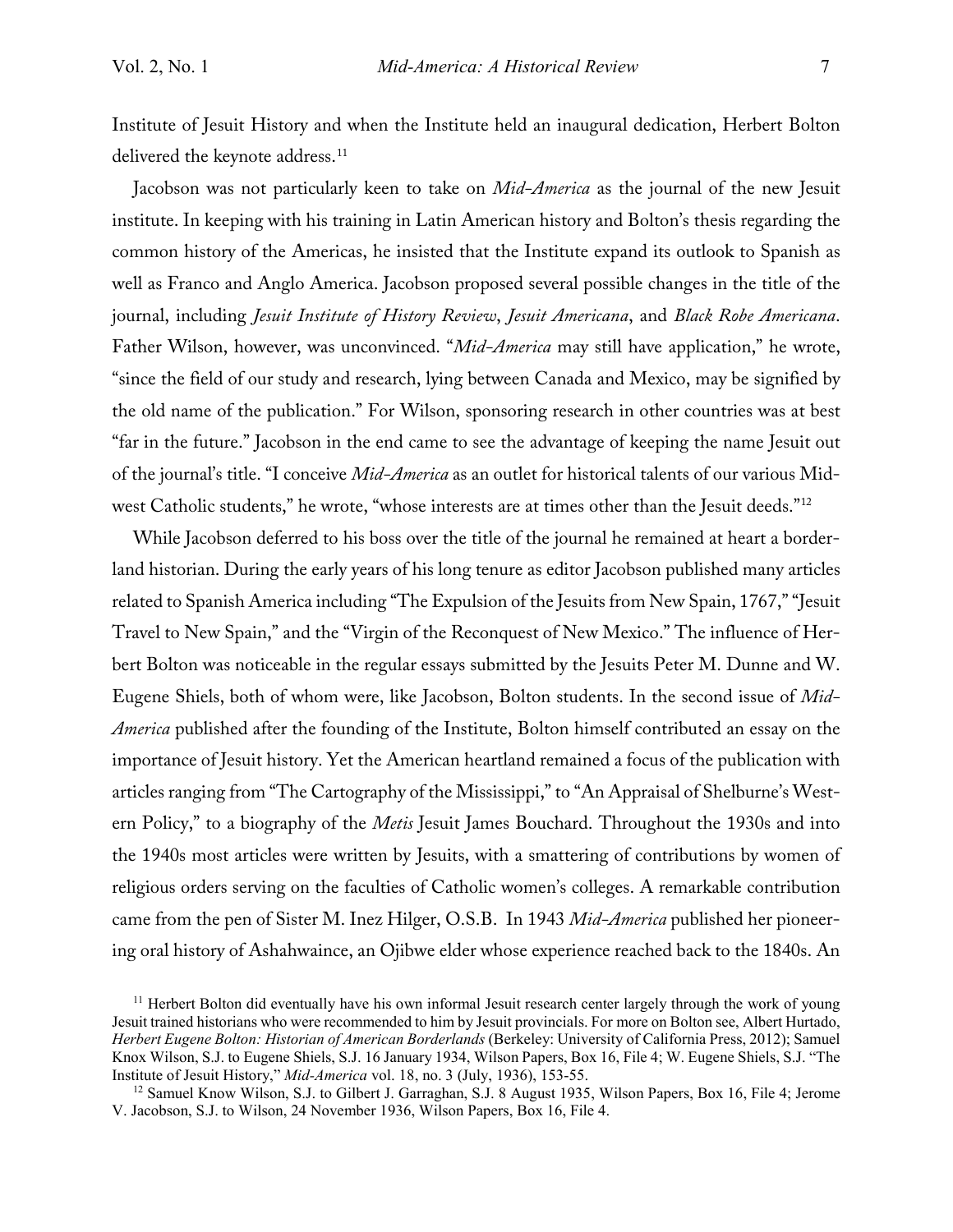important part of each of the three issues published each year was a "Documents" section which featured edited and translated primary sources. Texts featured in this section ranged from the sixteenth to the nineteenth centuries and included "La Salle's Occupation of Texas," "Selections from the Diary and Gazette of Father Peter Potier, S.J. (1708-1781)," "The Discovery of the Mississippi Primary Sources," and "German Missionary Writers."13

The Midwestern historians most consistently published in *Mid-America* were the Jesuits Jean Delanglez and Gilbert Garraghan. Delanglez was born in Mouscron, Belgium, in 1896. He joined the Society of Jesus in 1921 and received a Ph.D. in history from Catholic University of America in 1935. That year he was assigned to the Loyola Institute of Jesuit History and the editorial board of *Mid-America*. His dissertation, which became his first book, was *The French Jesuits in Lower Louisiana, 1700-1763*. He went on to write four other books, all about New France and its exploration of the Great Lakes and Mississippi Valley. Garraghan was born in Chicago in 1871 and became a Jesuit in 1890. After serving as the head of the St. Louis University History Department, he came to Loyola in 1932 as a key member of the Institute's faculty. Even before coming to Loyola Garraghan had served as editor of *Mid-America* for three years after Siedenburg was removed to Detroit, and he had long been a regular contributor to its' pages. He penned five monographs, the best known of which was *Jesuits of the Middle United States*, published in 1938 through the Institute. This three volume work detailed the story of the Jesuits from the restoration of the order in 1814 through their work with Indian missions, the creation of academies to educate the urban poor, and finally the establishment of a series of universities in cities across the Midwest region.14

The publication of books and articles, while done prolifically by Jacobson, Garraghan, and Delanglez, was not the sole goal of their research. They devoted considerable time and money toward collecting the historical sources that would sustain scholarship in future generations. When they returned from research trips to Quebec City, Montreal, Ottawa, Paris, and London they brought with them microfilms of the collections they had consulted. These collections were the capital reserve that would insure the vitality of the Institute as a research center.<sup>15</sup>

<sup>13</sup> "Contents," *Mid-America* vol. 19 (1937), 301; "Contents," *Mid-America*, vol. 18 (1936), 289. Sister Hilger was the first woman to receive a Ph.D. from the Catholic University of America and she became a distinguished ethnographer with a particular interest in the lives of Native American children. 14 Michael Grace and Kathy Young, "Biographical Sketch," Jean Delanglez Papers, Loyola University Chicago

Archives; Grace and Young, "Biographical Sketch," Gilbert J. Garraghan Papers, Loyola University Chicago Archives; Gilbert J. Garraghan, *The Jesuits of the Middle United States* (Chicago: Loyola University Press, 1983).

<sup>15</sup> Midwest Jesuit Archives: Missouri Collection, Institute of Jesuit History Microfilm, http://jesuitarchives.org/institute-of-jesuit-history-series/, accessed December, 2015.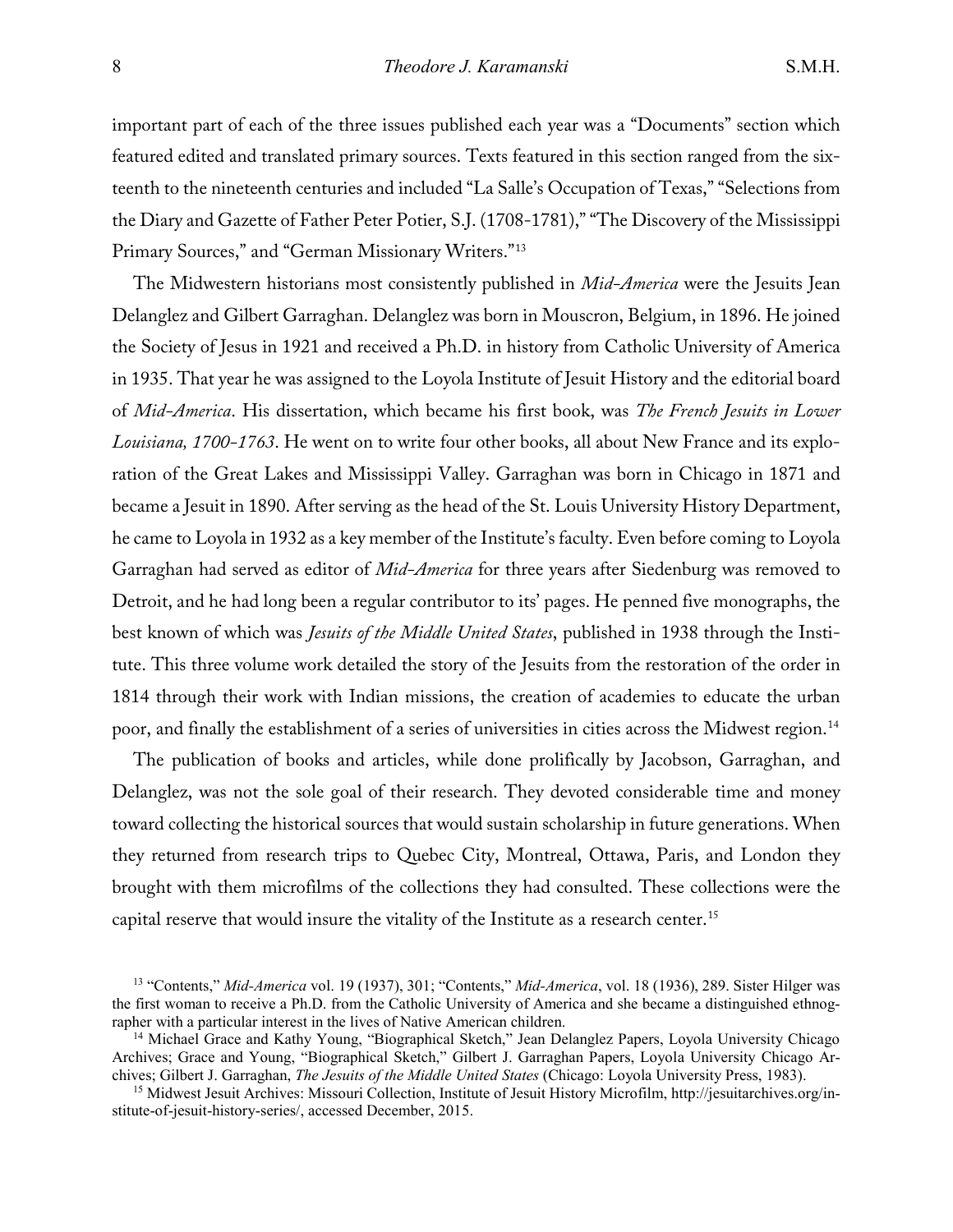Jerome Jacobson remained editor of *Mid-America* for more than thirty years and during that time he adapted to the changing nature of Catholic higher education and the broadening of the historical profession. The strongly Catholic and Jesuit nature of the journal's content ebbed over time as the principals behind the Institute died, Wilson and Garraghan in 1942 and Delanglez in 1949. By the mid-1950s articles in the journal reflect a gradual move toward general American history topics. In 1956, for example, such articles included "Mississippi State Aid For Indigent Soldiers, 1861-1865," "John Bright and the British Attitude Toward the American Civil War," and "Rival Urban Communication Schemes For Possession of the Northwest Fur Trade." The only Catholic-oriented article published that year was "Orestes A. Brownson and the Irish." During these years, it is clear that *Mid-America* was following the trajectory that turned the *Mississippi Valley Historical Review* from a regional to a national publication. Many of the nation's up-andcoming and leading historians published in *Mid-America*: Martin Ridge on the Populists, Monroe Billington on southern politics, and Gerald Grob on the Knights of Labor.<sup>16</sup>

By the 1960s, with Jacobson still at the helm, the journal completely lost any connection to the editor's earlier focus on Catholic history and the borderlands approach. Between 1968 and 1969 not a single Catholic related article was published. Some of the best pieces related to Midwestern history, such as Ronald Formisano's analysis of political party formation in antebellum Michigan or Frederick Luebke's essay on German Immigrants in Nebraska, but the majority of the articles dealt with the broad range of American history, with an emphasis on diplomatic and political history.<sup>17</sup>

When Jacobson passed away in August 1970 after devoting thirty-years to *Mid-America,* the journal was still being published by the Institute of Jesuit History at Loyola. The Institute, however, had lost all momentum. Its founders had all passed away. The surviving Jesuit scholars at the university were not active contributors to the journal. The approach to Catholic Midwestern history pioneered by Gilbert Garraghan and Jean Delanglez was still being carried out by a new generation of Jesuit historians, but they were at other universities and were not brought into the Institute. At St. Louis University John Francis Bannon, S.J. was another former Bolton student who became a leading borderland scholar and one of the founders of the Western History Association.

<sup>16</sup> "Contents," *Mid-America* vol. 38 (1956); "Contents," *Mid-America* vol. 39 (1957).

<sup>17</sup> "Contents," *Mid-America* vol. 50 (1968); "Contents," *Mid-America* vol. 51 (1969).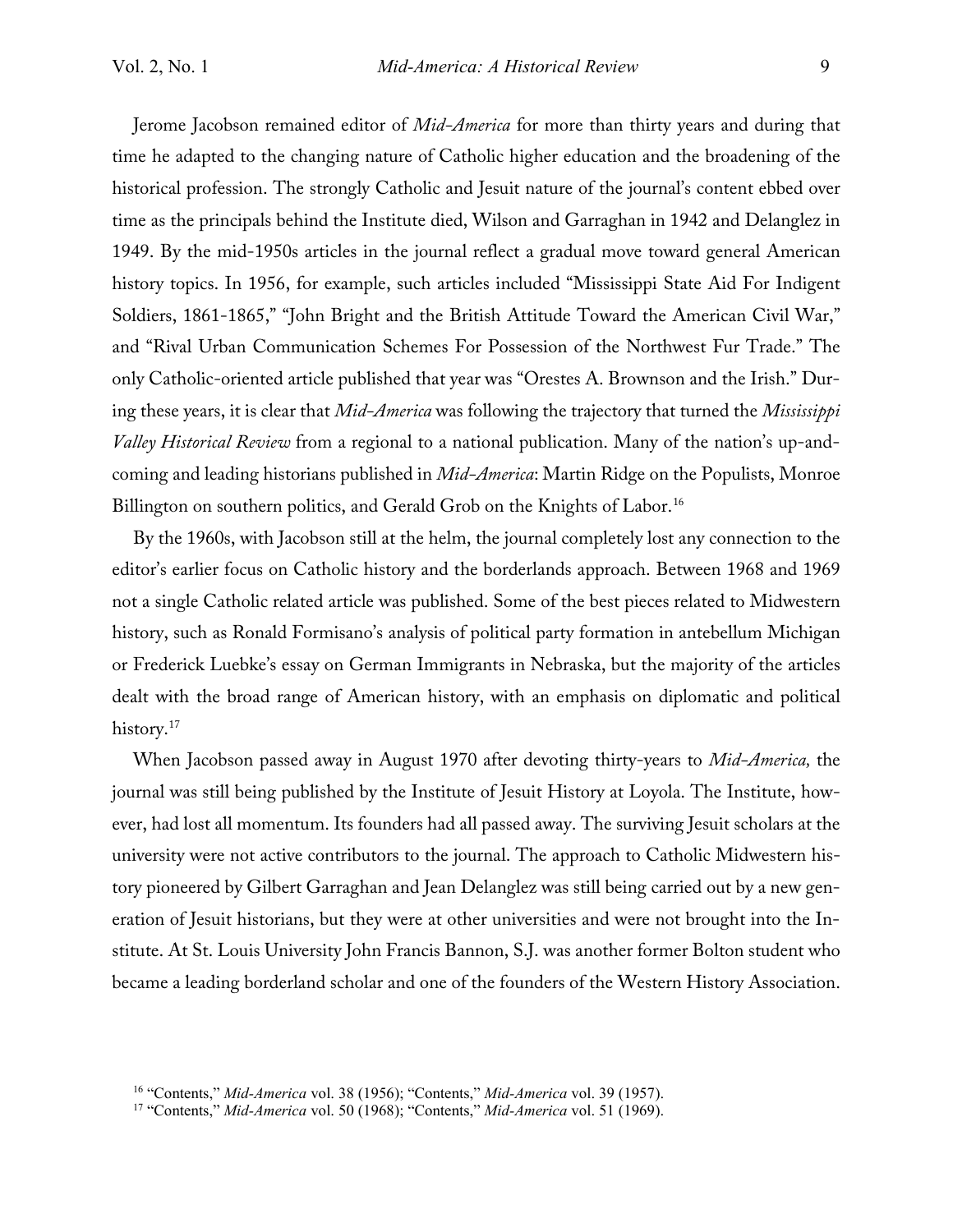At Marquette University Joseph P. Donnelly, S.J. specialized in the history of the Catholic missions. His 1967 book *Wilderness Kingdom: Indian Life in the Rocky Mountains, 1844-1847, The Journals and Paintings of Father Nicholas Point, S.J.* was a work of translation and publication similar to what the Institute had done in the 1930s. Donnelly later followed directly in the footsteps of Delanglez with a detailed biography *Jacques Marquette* in 1985. Many of his books were published by Loyola University Press, but he was not part of the Institute. In spite of its long track record of scholarship and the impressive microfilm collection of sources that had been gathered, the Institute of Jesuit History at Loyola University was not able to sustain itself.18

John Mentag, S.J. maintained a Jesuit presence at *Mid-America* by serving as editor from 1970 to 1981. All association with the nearly-defunct Institute of Jesuit History ended in 1981, however, when the editorship passed to the lay faculty at Loyola University. Louise A. Kerr, a historian of Chicano Chicago, and William Galush, a historian of Poles in the urban Midwest, took over as editors of the journal. The sponsorship of *Mid-America* at that point rested solely in the Department of History. Gradually Galush formed a national editorial board made up of experts in a diverse range of American history fields. There was some discussion of having the journal specialize in Midwestern history but this was tabled in favor of staying with the format that had evolved since the 1950s. The *Mississippi Valley Historical Review* had already lost its regional identity and in 1964 had become the *Journal of American History*. Instead of attempting to fill the Midwestern regional history void left by the demise of the *Mississippi Valley Historical Review*, the Loyola editors of *Mid-America* felt that their publication would better fill a niche by serving as a second general American history publication.

In spite of new leadership *Mid-America* faced a number of challenges in the 1990s. Changes in academic history gradually cut out the ground from under the journal. The field became increasingly more specialized with the development of scholarly communities focused on social history, cultural history, gender history, and even public history. Each chronological period in the American past created their own affinity organizations. In 1974 the Urban History Association was founded and soon had their own journal. Three years later the Society of Historians of the Early Republic was formed and sponsored the *Journal of the Early Republic.* In keeping with this trend in 1988, late nineteenth and early twentieth century historians joined in their own organization and

<sup>18</sup> Laurie Arnold, "John Francis Bannon, S. J. (1905-1986)," Western History Association website, http://westernhistoryassociation.wildapricot.org/Resources/Documents/President%20Profiles/bannon.pdf, accessed December 2015; Joseph P. Donnelly, S.J. *Jacques Marquette, S.J., 1637-1675* (Chicago: Loyola University Press, 1985)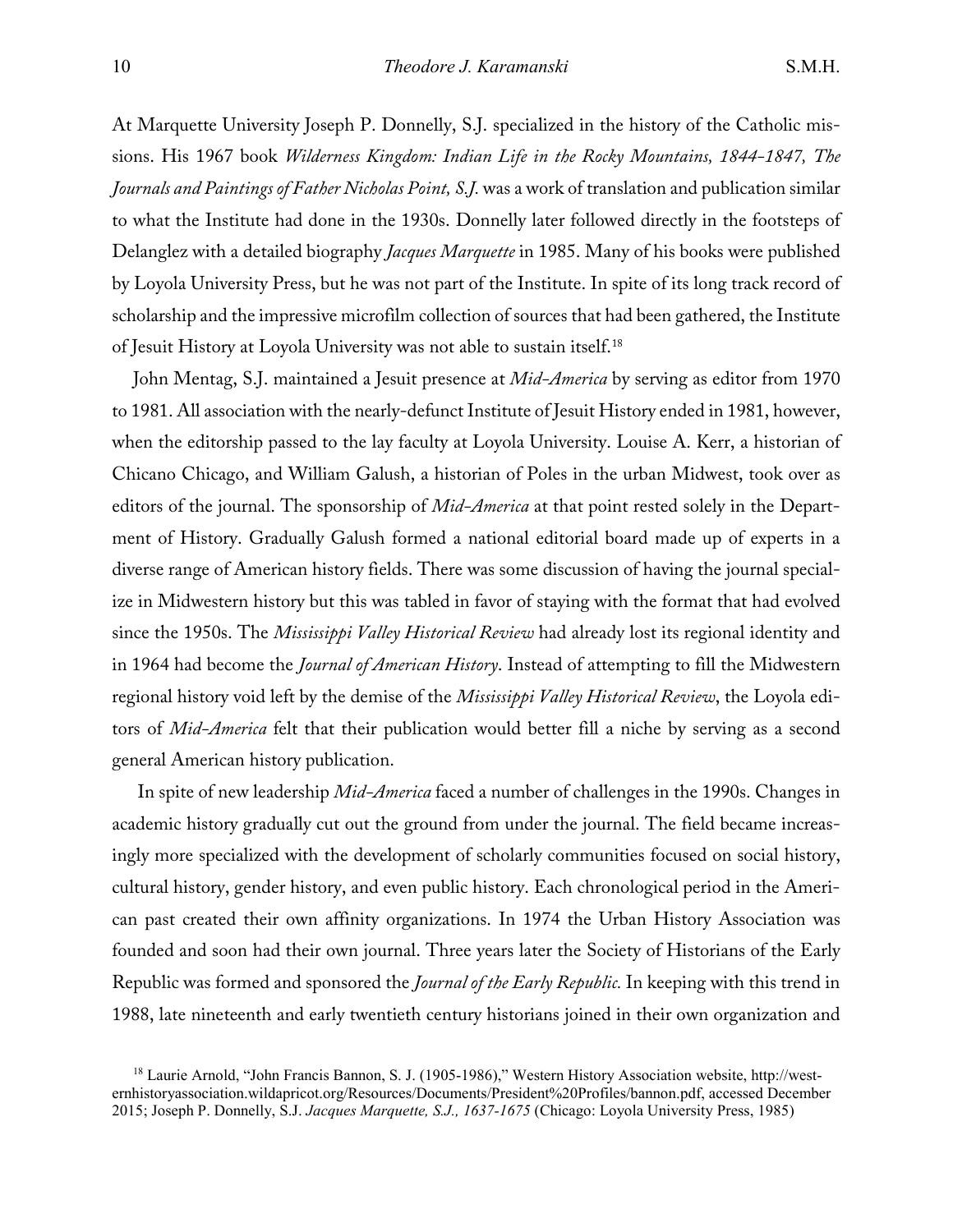sponsored the *Journal of the Gilded Age and the Progressive Era.* Quality contributions that in the past were submitted to *Mid-America* increasingly went to these special affinity journals where they were guaranteed to reach fellow specialists in that era. Each of these new journals were sustained by a blend of individual and institutional subscriptions. *Mid-America* in contrast was not supported by a membership organization and relied largely on institutional subscriptions, of which it had a solid base in the 1970s and into the 1980s. Yet the proliferation of history publications and a gradual tightening of library budgets inexorably ate away at that base. In the face of this, *Mid-America*'s editors attempted to respond creatively. Under Galush the journal improved its format and the quality of its content. From 1999 to 2002 Eileen M. McMahon served as editor. She was an historian of the Irish-American experience in the urban Midwest and under her direction the journal expanded into review essays and theme issues, while its scope continued to be United States history broadly defined.

*Mid-America* faced an internal challenge as well. In the mid-1990s Loyola University Chicago went through a financial crisis triggered by a change in the relationship between the school's health care divisions and the academic units. At the same time student enrollment began to decline. The response to these issues was bungled and the economic pressures on all sectors of the institution increased. While this was happening, declining library subscriptions required the university to offer greater financial support for the journal. In 2000 the budget for *Mid-America* was reduced and finally after the release of the Volume 84 in 2002 the university ceased publication.

In its eighty-four years of existence, *Mid-America* had evolved from a local Catholic historical publication to a specialized journal of Jesuit and borderlands history to finally a general publication of United States history. In the course of its first half century of existence it made a distinct contribution the study of the Midwestern region through publication of articles and documents related to French and Spanish colonial endeavors. The gradual turn away from Midwestern content that occurred in the pages of *Mid-America* during the 1950s and 1960s took place at time when the historical profession failed to exhibit a focused interest in the Midwest region. While a "Southern" and "Western" historiography flourished, Midwestern scholarship lacked self-consciousness as well as a professional organization to promote its endeavors.

Echoes of *Mid-America* and the Institute for Jesuit History are still heard at Loyola University. From 1980 to 1993 Loyola hosted the Mid-American Research Center, a public history consulting division that conducted historic preservation, archaeology, and corporate history projects across